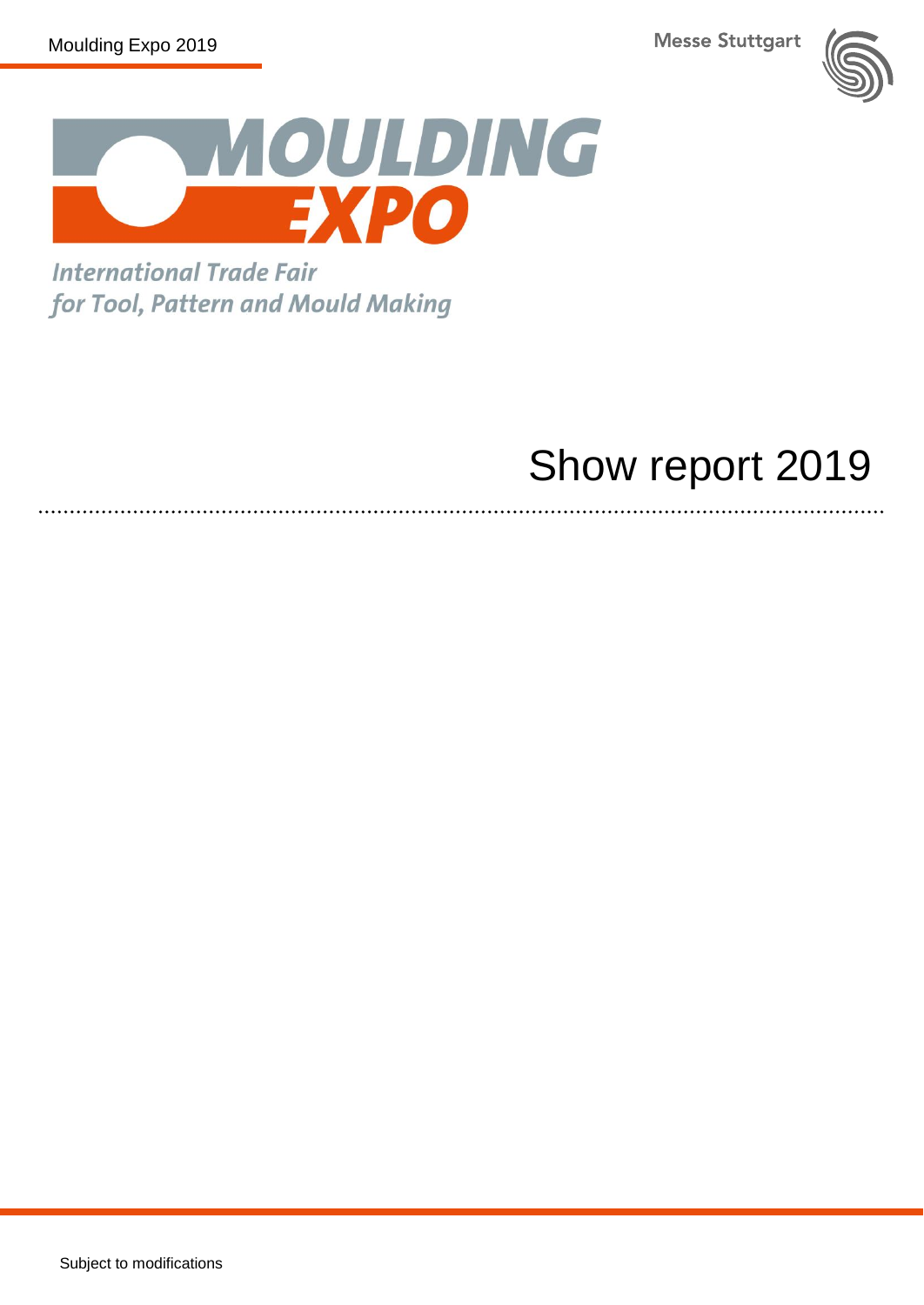





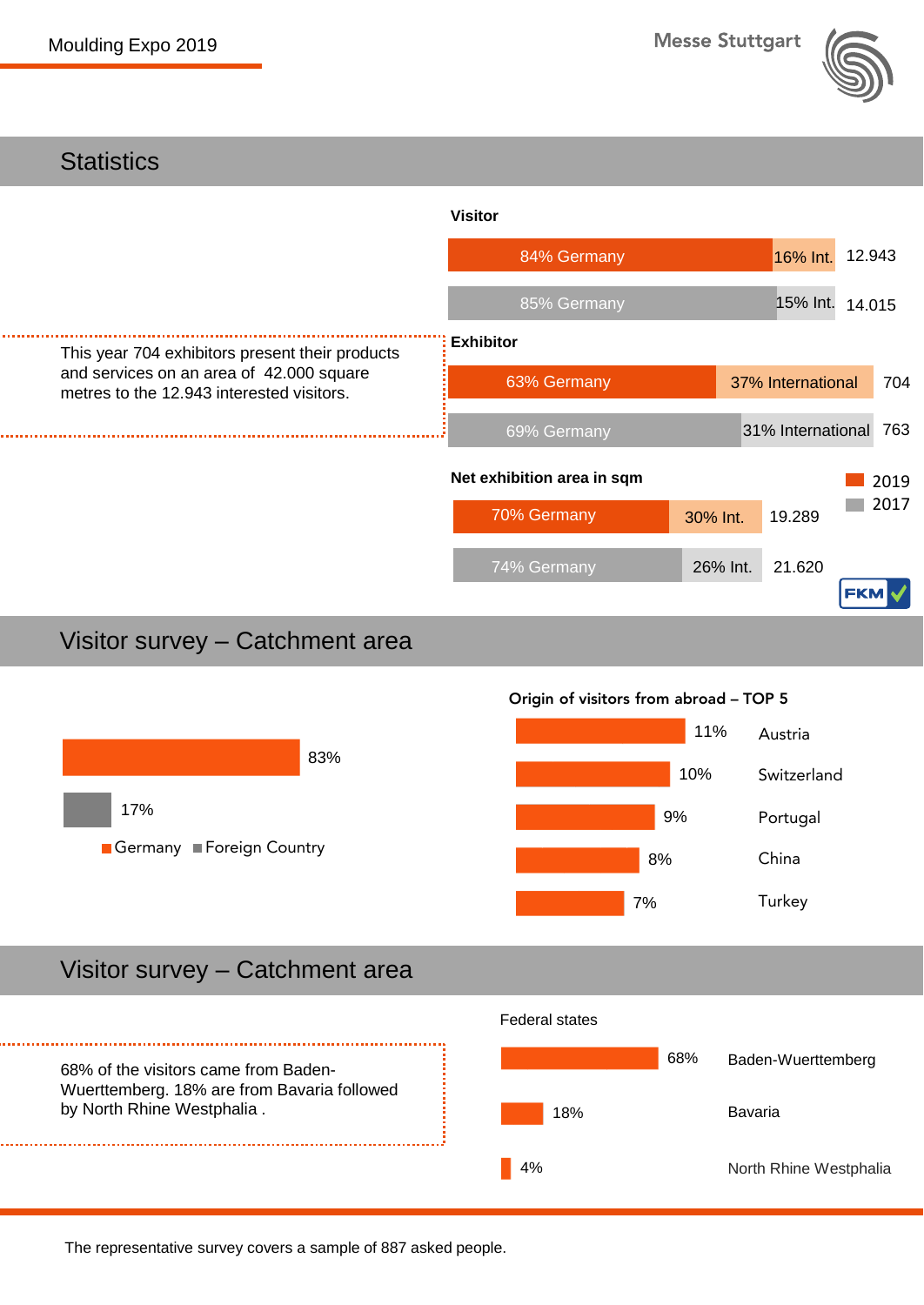

# Visitor survey - Economic sector / TOP 6\*

37% of the visitors came from the automotive and automotive supply industry and almost a third from tool construction and mould making industry.



\*Multiple choice

#### Visitor survey – Position in company

| 41% of the trade fair visitors hold a<br>managerial position. | Entrepreneur, co-owner, freelancer<br>9%<br>Managing director, board member, head of authority<br>6%<br>Director, works manager, plant manager, branch<br>manager, head of public office<br>7%<br>Department head, group head, team leader<br>19% |
|---------------------------------------------------------------|---------------------------------------------------------------------------------------------------------------------------------------------------------------------------------------------------------------------------------------------------|
|                                                               | Other salaried staff, civil servant, skilled worker<br>31%                                                                                                                                                                                        |
|                                                               | Other<br>28%                                                                                                                                                                                                                                      |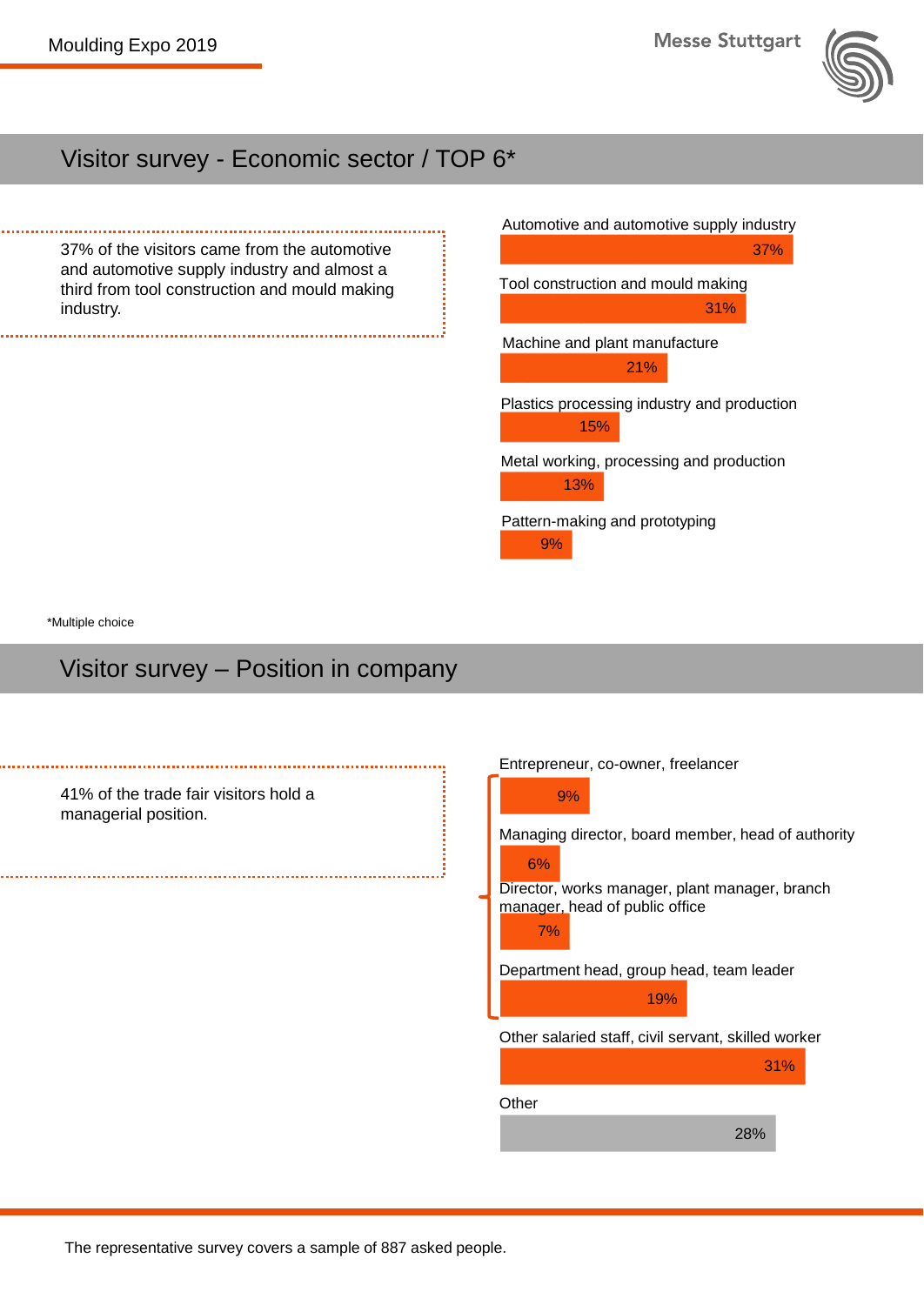**Messe Stuttgart** 

 $12\%$  2% very good /

good ■ moderate

poor / very poor

**86%**



#### Visitor survey – General assessment

The trade visitors have once again given the trade fair good marks with an average raiting of 2.0.

#### Visitor survey – Intention of revisitation & Intention of recommendation



# Visitor survey – Importance

50% of the trade visitors see an increasing importance of Moulding Expo for the future.

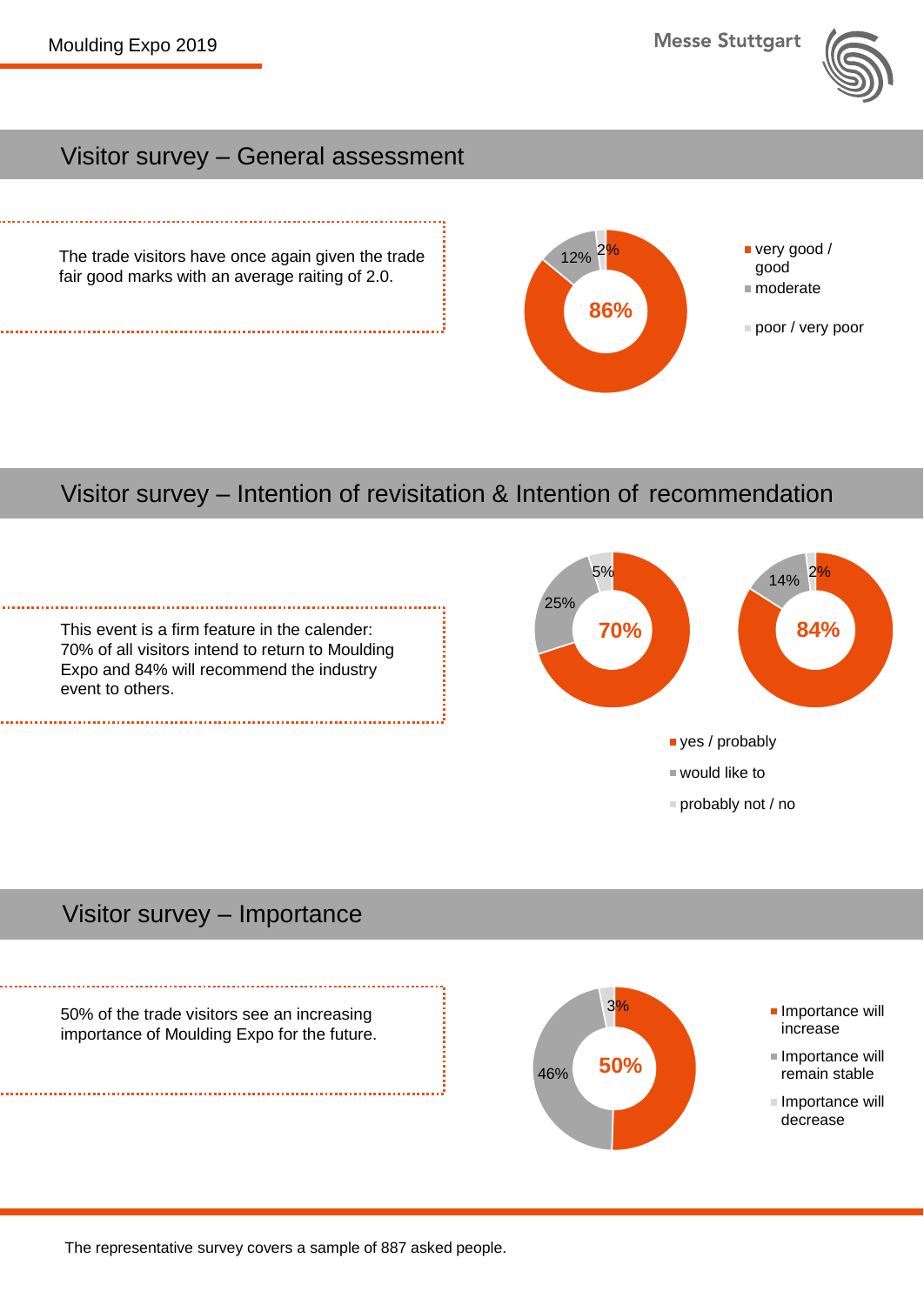

#### Visitor survey – Completeness of range products



### Visitor survey – Decision-making competency\*



\*difference to 100% = pupil / student / not working

# Visitor survey – Intention to invest / purchase

Almost three quarters of the visitors have the intention to invest.



30%

25%

21%

The representative survey covers a sample of 887 asked people.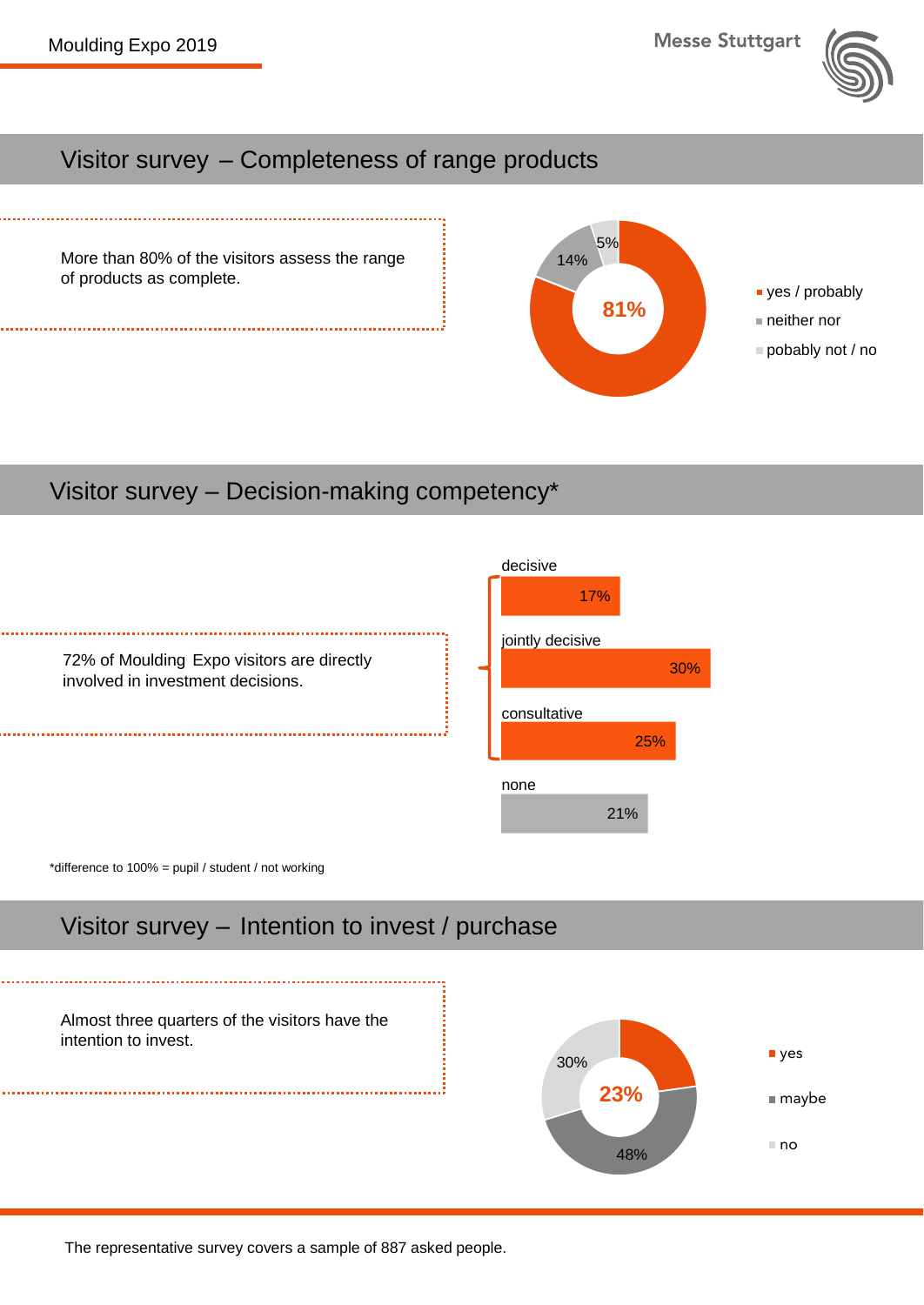

# Exhibitor survey – TOP 5 Offers\*



#### \*Mutliple choice

#### Exhibitor survey – General assessment & Intention to participate again\*\*



\*\* without "Not yet decided" and "Somebody else from our company decides upon this matter"

# Exhibitor survey – Intention of recommendation